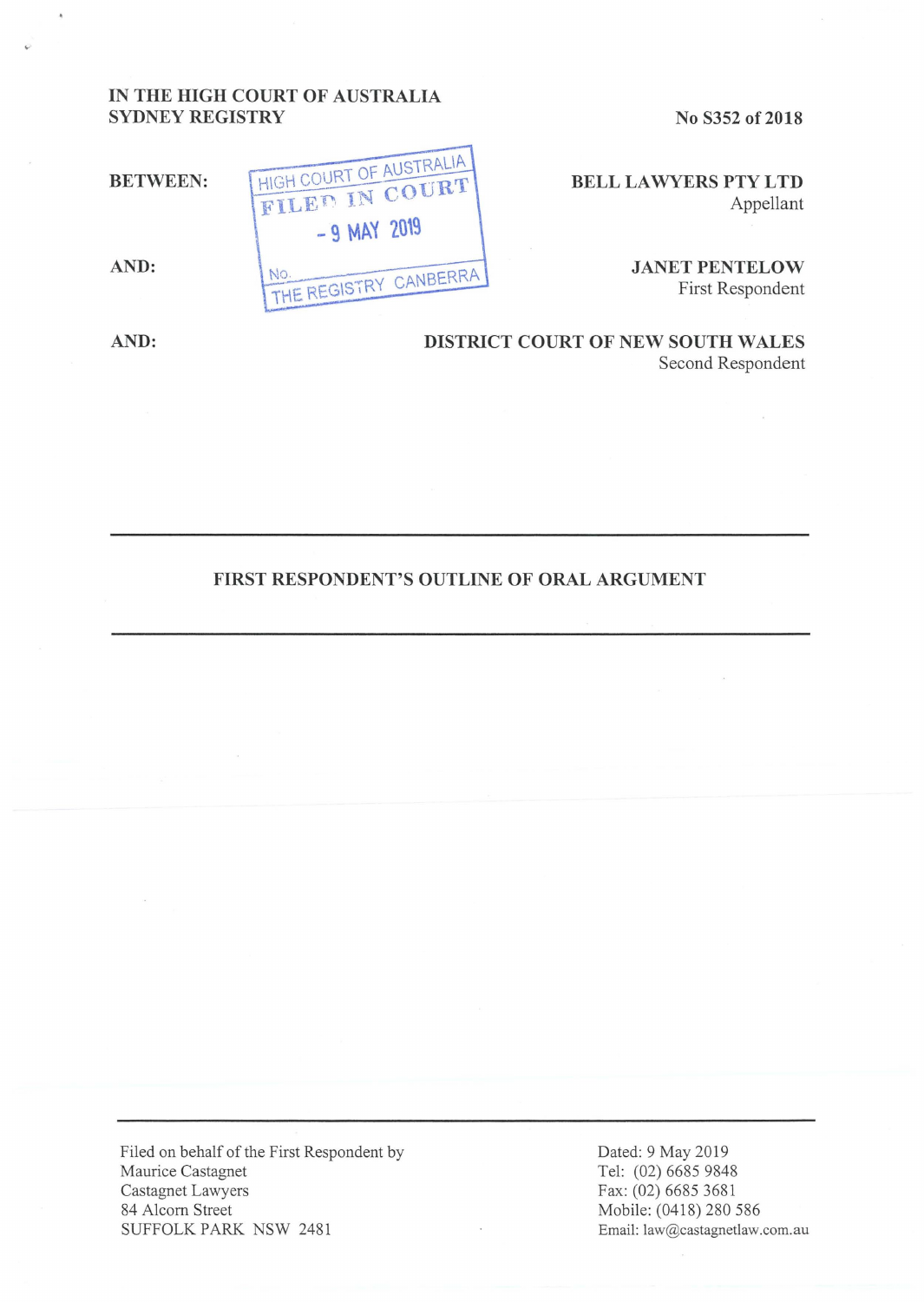### **Part I: Certification**

1. This document is suitable for publication on the internet.

### **Part II: Outline of argument**

- **(1)** *Cachia v Hanes* **(1994) 179 CLR 403** *(Cachia):* **RS [54]-[59]**
- 10 2. The observations made by the majority in *Cachia* about *Chorley* and *Guss* are highly qualified (e.g. "questionable") and were made without argument on the correctness of *Chorley* and *Guss.* On analysis, those provisional statements do not assist BL on this appeal.

## **(2) The meaning of "costs" in s.98: RS [29]-[53]**

- 3. BL's argument must confront a substantial number of difficulties: it is contrary to *Guss*; it is contrary to the position in all other common law jurisdictions;<sup>1</sup> it is contrary to the long and well-established position; it is contrary to the uniform practice in Chancery (on which s.98 is based); it is contrary to the clear case law *(Cachia* at 414.3 and 415.3); it is contrary to the well-established meaning of a legal term ("costs");<sup>2</sup> it is contrary to the position in all Australian jurisdictions; it is contrary to the position that has obtained in NSW for well over 100 years; and it does not comport with the requirement that costs provisions are read broadly. There is a convincing rationale for *Guss* and it advances the public policy of reducing costs.
- 4. Further, any change is a matter for the legislature or rule committee: *Cachia* at 415, 416 (a view also taken by the NZSC).

 $\mathbf i$ Further, *Chorley* "has been approved by South African courts": *Texas Co v CTM* [ 1926] SALR 467 at 488 (citing *Lewin v Muller* (1914) EDL 467; *Du Plessis v Wilsnach* (1915) CPD 539; *Webb v Union Government* (1917) TPD 195).

 $\overline{2}$ Attorney-General (NSW) v Brewery (1908) 6 CLR 469 at 531: "Where words have been used which have acquired a legal meaning it will be taken, *prima facie*, that the legislature has intended to use them with that meaning unless a contrary intention clearly appears from the context. To use the words of Denman Jin *R v Stator* (1881) 8 QBD 267 at 272: 'but it always requires the strong compulsion of other words in an Act to induce the Court to alter the ordinary meaning of a well known legal term'."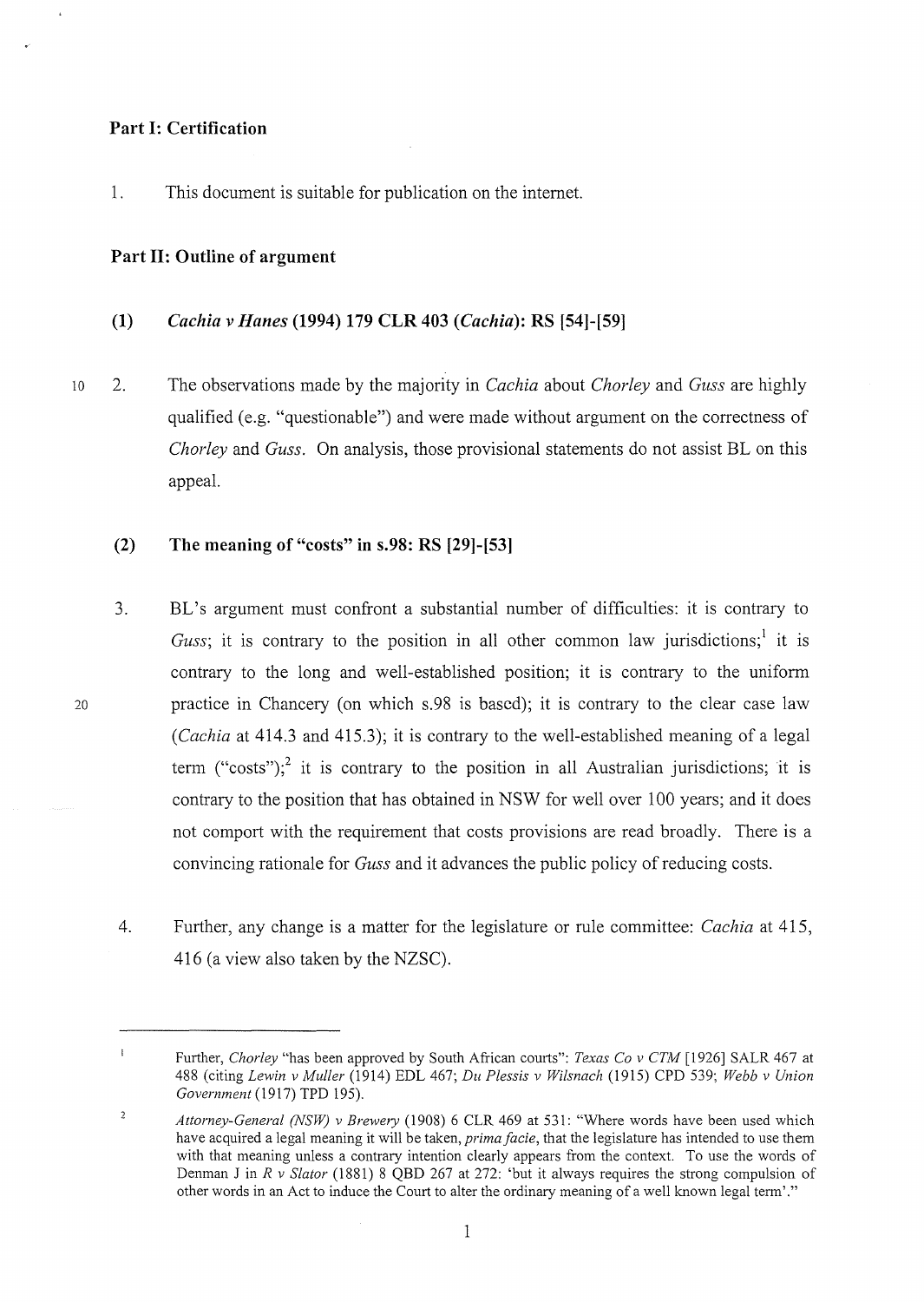5. BL has shown no basis for overruling *Guss.* 

## **(3) BL's arguments re "costs": RS [60]-[75]**

- 6. Apart from relying on some provisional observations in *Cachia,* BL says (AS [78]) that Ms Pentelow's reduction of costs point is unconvincing because if lawyers do legal work on their own case, they do not receive impartial and independent advice. This is problematical: RS [67]-[68].
- 10 7. Further, at AS [77] BL says that the value of the litigation work of non-lawyers is as easy to measure as that of a lawyer. This too is problematical: RS [65]-[66].
	- 8. BL's submissions are unpersuasive and do not establish a basis for overruling *Guss.*

# **(4) BL's arguments re "payable": RS [61]-[62]**

- 9. In the alternative, BL submits that, even if "costs" would otherwise include *Chorley*  costs, "payable" in s 3(1) of the *Civil Procedure Act 2005* (NSW) displaces *Chorley.*  BL's construction of "payable" suffers from a range of difficulties. In particular, "payable" cannot amount to a clear displacement of the established meaning of "costs".
- 10. The word "payable" simply means "to be paid".
- 11. In any event, the extension to "remuneration" picks up *Chorley* costs.

### **(5) Barristers in NSW: RS [81]-[84]**

30

20

12. In the alternative, BL submits that even if s.98 covers *Chorley* costs for solicitors, it does not include NSW barristers (as the NSWCA held). Case law in Australia and elsewhere is against that proposition. The rationales of *Chorley* apply as much to barristers as solicitors. BL can point to no relevant distinction between NSW barristers and solicitors which would support its argument. Nor is there any reason or principle which would justify drawing a distinction between barristers and solicitors in this respect. Nor is there any relevant difference in the litigation work done by